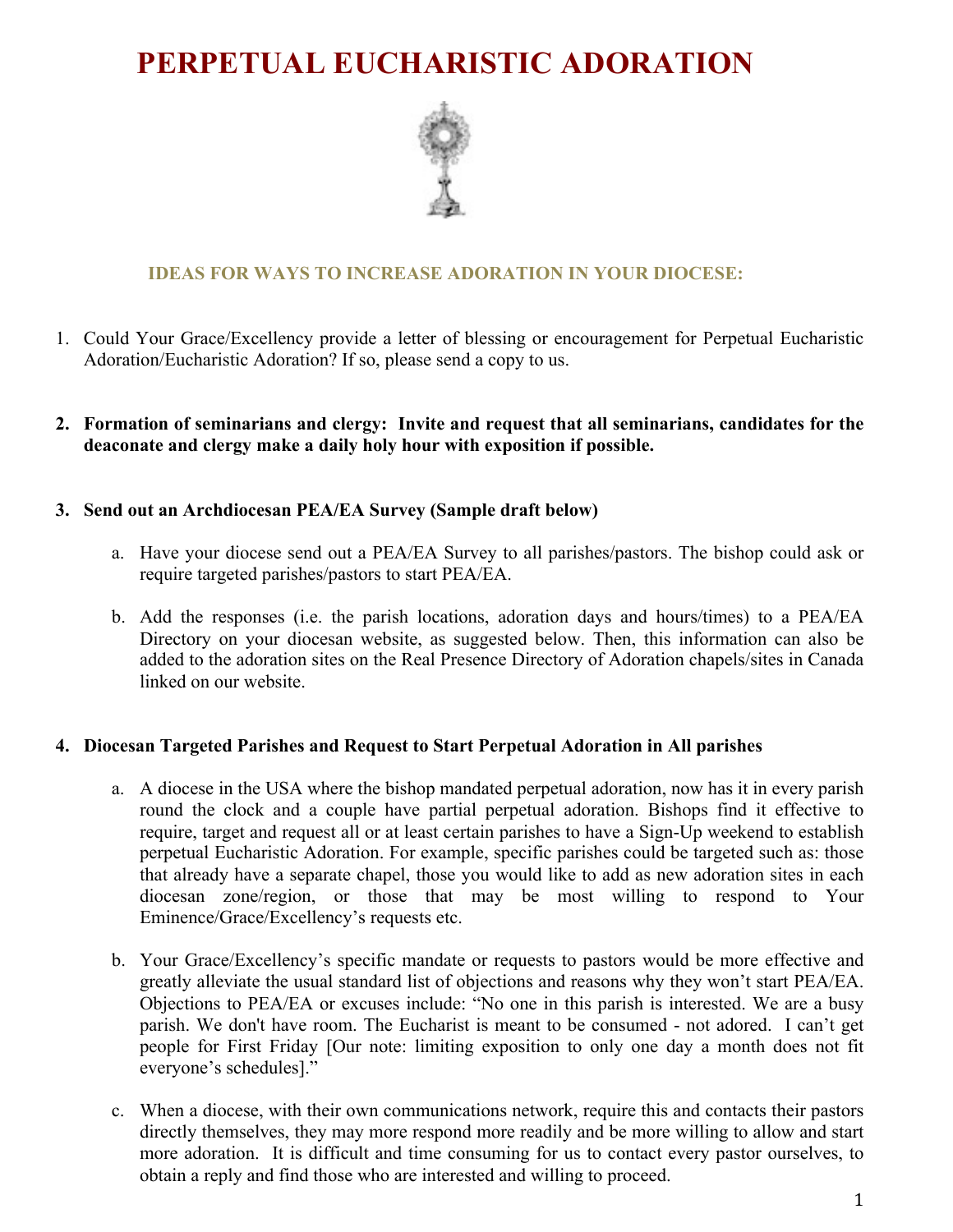d. Pastors who begin adoration or build a chapel experience parishioners donating more.

## **5. Permissions from Chancery**

Pastors will need permissions from Your Eminence/Grace/Excellency and the Chancery.

## **6. More Online and Parish Website and Bulletin Promotion/Communications**

- a. Add to the Arch/diocesan website a special header section on Perpetual Eucharistic Adoration that lists a Directory all of parishes that have round the clock adoration, followed by those parishes that have part-time hours of EA. This will motivate pastors who will see their parish is recognized. Bishops will see parishes that have started adoration. Catholics in the diocese will benefit immensely from knowing the locations, days and times of Eucharistic Adoration.
- b. Your Grace/Excellency/the Arch/diocese can request that **each parish also note on their website and bulletin the days and times of Eucharistic Adoration** (as noted in the parish survey below).
- c. Some diocesan provided parish websites have an Online Sign-Up to become a parish member. Add **an Online Sign-Up for Eucharistic Adoration** to **parish websites**. Then parishes will know and see the proof that there is interest. It will also serve the purpose of attract potential adorers and coordinators for an adoration program and scheduling adorers for hours etc.
- d. **Eucharistic Bulletin Inserts:** Promote and provide parishes with Eucharistic bulletin inserts with inspirational quotes, catechesis and evangelization. There are many samples and suggestions on our website under Parish and Coordinator Resources that can be copied and used.

## 7. **Ways A Diocese/Parish can Establish or Increase Adoration through having Sign-Up Weekends:**

An ecclesiastically approved Adoration start-up manual for adoration coordinators and parishes and other resources are on or linked to our website at: https://eucharisticadorationcanada.com/coordinatorresources/

The response from the Adoration Sign-Up Weekend and the parish priest's final decision, will determine the number of days and hours that exposition of the Blessed Sacrament will take place, either partial (part-time holy hours) or round-the-clock perpetual adoration*.* Pastors are amazed to find hundreds of people signing up on this weekend.

- a. Invite us to help organize an Adoration Invitation Sign-Up Weekend/Mission at your parish. With permission, a Eucharistic lay speaker or clergy can visit to help with this weekend. We can offer options, including those available and approved within Canada. At each Mass, an inspiring Sign-Up message with instructions is given. Invitations to commit to taking a weekly holy hour are handed out to all the faithful, along with pencils, and completed. If preferred, parish clergy may also deliver a Sign-Up sermon we can provide. We recruit, train, and provide any follow up if ever needed to, a team of laity from within each parish who will thoroughly coordinate the adoration and report back to you when requested or necessary.
- b. Invite us to organize your Sign-Up weekend from a distance. Parish clergy can preach the Sign-Up sermon and/or a parishioner may be able to give an adoration appeal that we will provide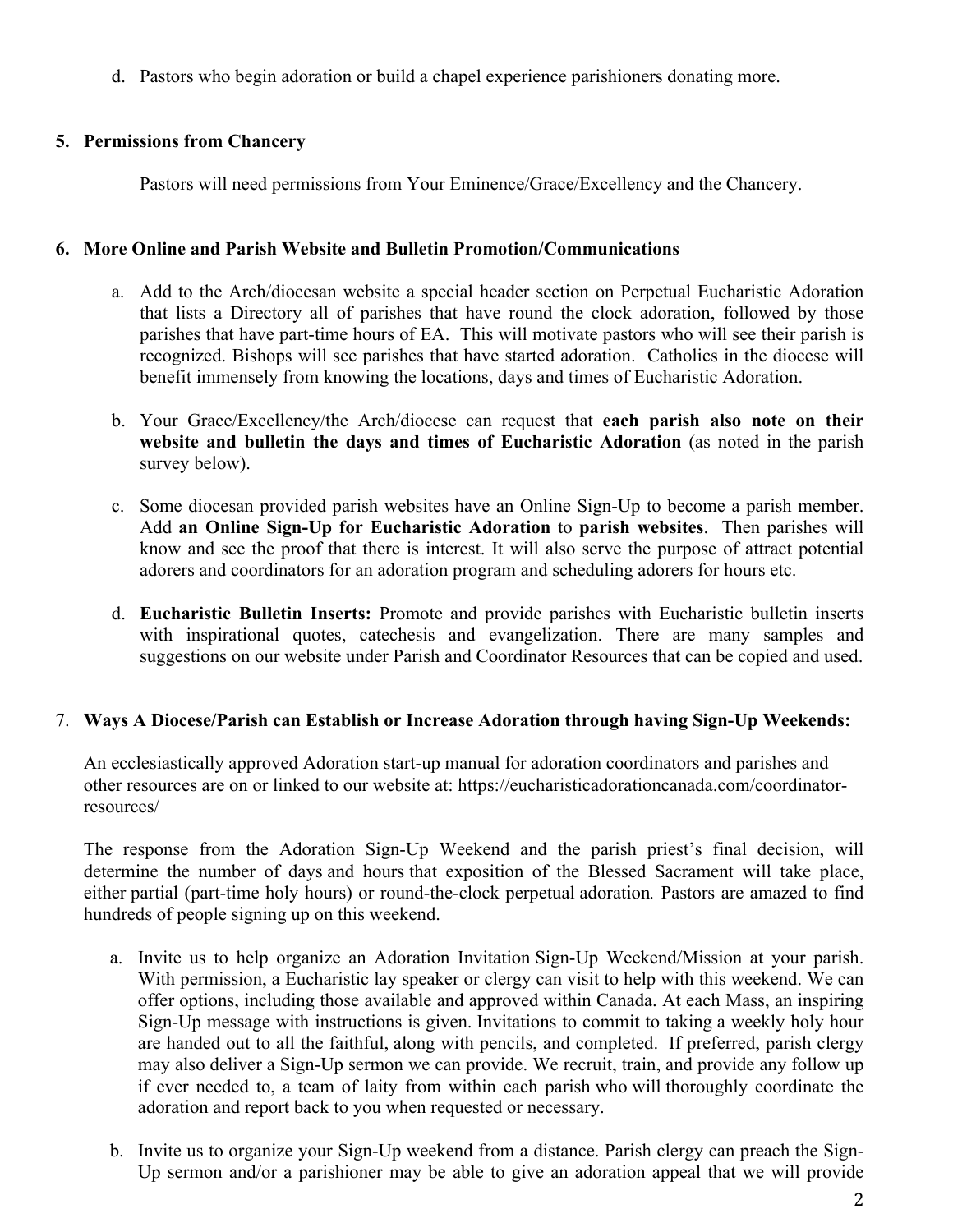with Sign-Up Instructions. Several sample versions will be given to you. In addition, we provide advance instructions, all of the required organizational documents/resources and follow up. We help to recruit your lay adoration coordinating team of parishioners and lead or provide detailed instructions for your coordinators' organizational training meeting by phone, email or giving a video conference.

- c. In 2007, the Congregation for the Clergy proposed that "each diocese appoint a priest who will devote himself full time – as far as possible – to the specific ministry of promoting Eucharistic adoration and coordinating this important service in the diocese." Have your diocese appoint a local Eucharistic priest or speaker or contact to help establish adoration in parishes or who is willing to help you to organize your Sign-Ups. Parish clergy can preach the Sign-Up sermon.
- d. "Do It Yourself" (DIY) Sign-Up weekend. Study and use the Coordinator Resources on and linked to our website to organize your own Adoration Sign-Up weekend. Parish clergy can preach the Sign-Up sermon.
- 8. **Pastoral letter promoting PEA/EA.** We could provide samples and suggestions once we receive a letter of blessing Your Excellency.
- 9. **Encourage keeping churches open during the days where possible** or at least gaining access through parish offices. Having someone praying in the church with a light on actually improves security.
- 10. **Encourage people to pray, adore and make holy hours and visits to the Blessed Sacrament.** If there is not enough exposition this could be done before the Tabernacle or the pastor could be asked to expose Jesus in a Monstrance.
- **11. Promote adoration through preaching, talks, in conversation, in writing etc.**

## **12. Promote and have Eucharistic Processions for Corpus Christi etc.**

## 13. **Any other ideas?**

Perhaps you have some other suggestions?

**EUCHARISTIC ADORATION CANADA Email: perpetualadoration@outlook.com www.eucharisticadorationcanada.com 1 (800) 784-9550, (416) 527-0839**